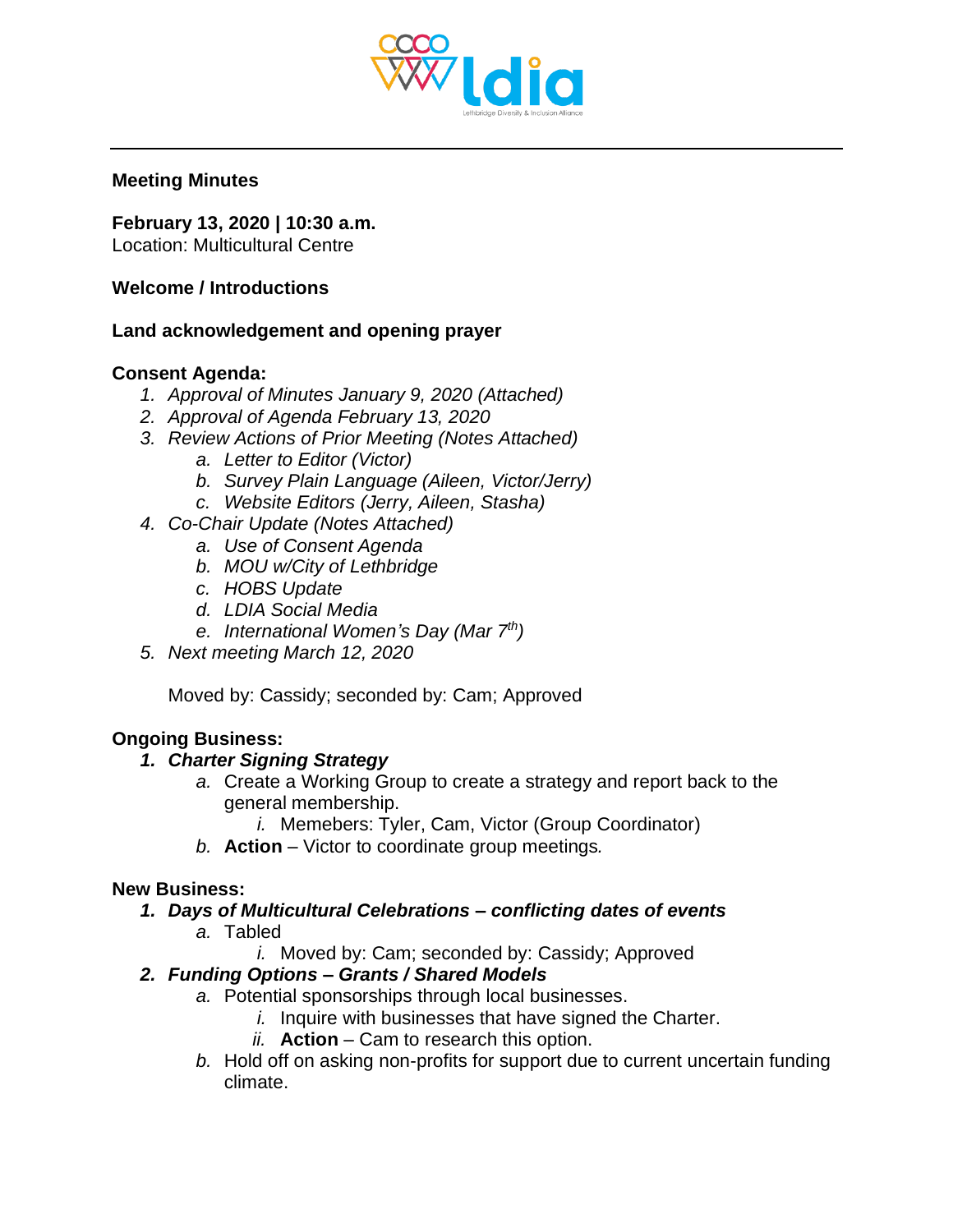

- *c.* Create an understanding of what funds are needed and why they may be needed.
	- *i.* Supplements existing budget and expands project options.
- *d.* Structure and processes would need to be created for how funds are collected and what they would be used for.
- *e.* City is the current fiscal agent; thus, an autonomous financial role would be an asset by LDIA.
	- *i.* New funds (grants/sponsorships) could be managed through other organizations as the fiscal agent.

### *3.* **Potential Society Status**

- *a.* Society Status would provide more autonomy from the City.
	- *i.* Would increase responsibilities on LDIA, specifically around governance, administration and financing.
	- *ii.* To continue relationship with the City and receive funds, conversations would be required to enter into a Fee For Service agreement. See 2.e. above
- *b.* Create a Governance Working Group to explore the options (pros and cons) of pursuing Society Status and financial processes. This is to combine the work of exploring funding options with society status.
- *c.* **Action** Jerry to email members to request for volunteers on the Governance Working Group.
- *d.* Discussion about the need to separate the governance/administration components of LDIA from the community networking component by holding separate meetings.
	- *i.* Having a designated Board/Executive would be necessary for this process.

# **Round Table:**

- Recent cuts and adjustments to AISH is a real concern affecting many individuals in our community.
	- o SRSAN/SAIPA have met with Marie Renuad (Critic of Community and Social Services) to discuss concerns and advocate for solutions.
	- o Anna will distribute resources to LDIA members who wish to provide support.
- SAEA has a new Executive Director.
	- $\circ$  Memberships for SAEA are available. Contact them for more information.
- SAEA is considering hosting Multicultural Day, with funds from the Federal Government.
- United Way has released there call for applications for funds (check website for details)
	- o Needing volunteers to sit on the evaluation committee. Consists of 3 meetings. Contact Vance or Connolly.
- EveryBody Swim (safe swim for all bod types) to start in the next couple months. Further details to come.
- Pride Week is June 19-27 this year.